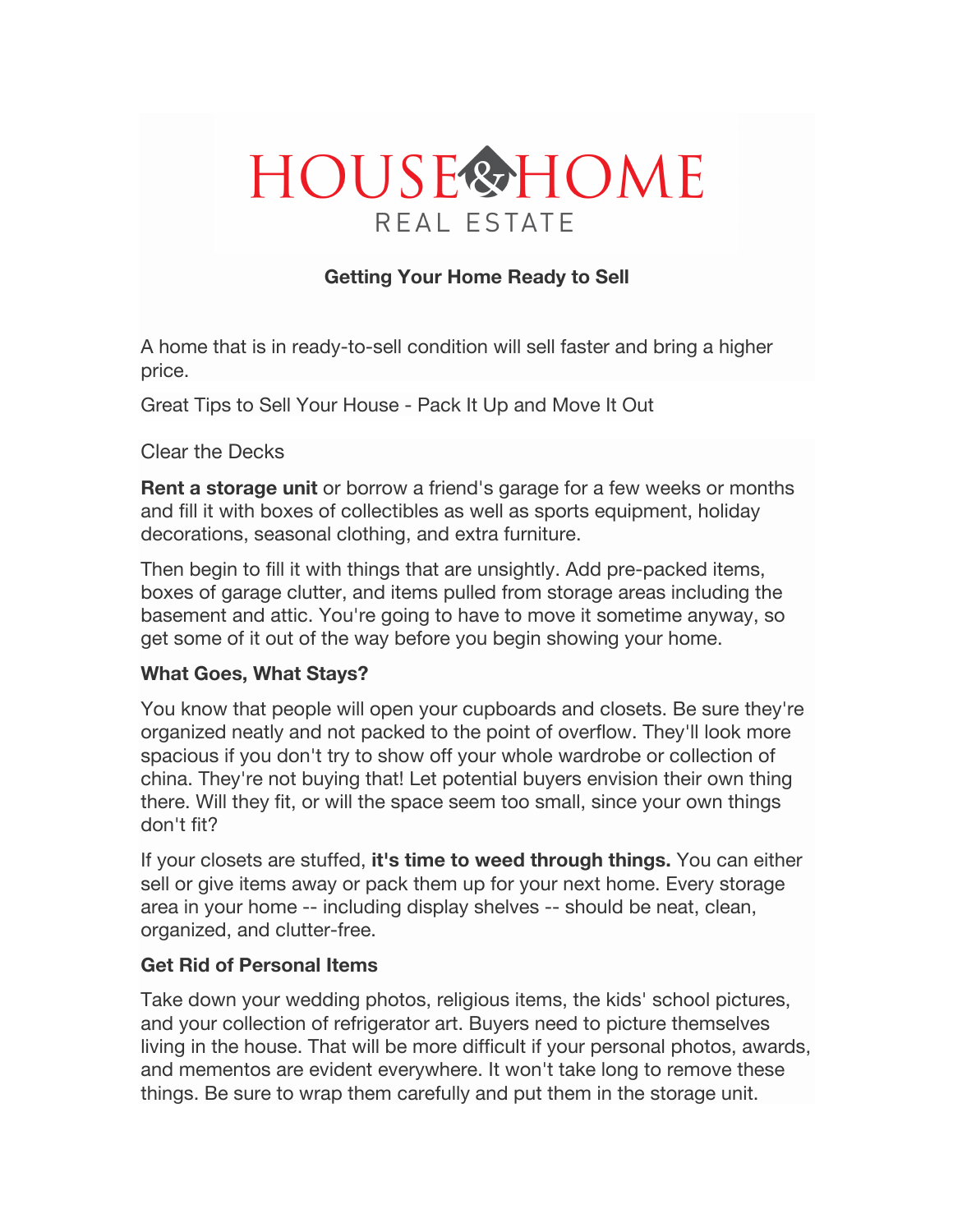## **Remove All Valuables**

During the time of your home sale, you'll have lots of people coming through, including potential buyers, groups of realtors on walk-throughs, open houses, inspectors, cleaners and handymen. Before they do, **pack up your jewelry, guns, collectibles, crystal, silver, and anything that could be stolen or broken. THIS INCLUDES MEDICINE!** You'll be moving it anyway, so you might as well get it ready ahead of time.

#### **Make a List**

Ask your realtor, a friend, or your home stager to help you put together a list of items that need fixing. Walk slowly through every room and look for obvious defects, such as loose door handles, burned out light bulbs, leaking faucets, or stained carpeting. Add to the list little irritants or eyesores, such as slippery rugs or dangling extension cords. You might as well take the time to make repairs before buyers knock on the door.

## **Anticipate the Home Inspection**

Most buyers hire a third-party inspector to check out the systems of the house prior to purchase. Ask for a copy of a home inspection report to learn what areas of a home will be examined before the sale. Whenever possible, repair items that could be cited in the report. You'll probably not be able to anticipate every inspection item, but you'll have another chance to fix these, later, after the report comes back.

Clean, clean, CLEAN!!

# **Clean and Repair Tile Grout**

You might have lived with gray tile grout or moldy caulk around the tub. But these items may turn off a potential homebuyer. Take a good look at your kitchen and bathroom tile. Clean and bleach white grout to remove any stains. Scrape out and re-grout any badly damaged or mildewed areas. Caulk corners, cracks, and gaps around the sink and tub.

# **Clean Like You've Never Cleaned Before**

Once the clutter is out of the way, you can really get to some thorough cleaning. Cleaning for home staging goes beyond a regular house cleaning routine. You'll want to really concentrate on bringing a sheen to every surface of your home.

Make a list and do the work yourself or hire a cleaning crew to come in after you've moved out the clutter -- and just before your home goes on the market. Check every surface including windows (inside and out) and window sills, ledges, door knobs, ceiling fan blades, mini blinds, ceiling, and floor